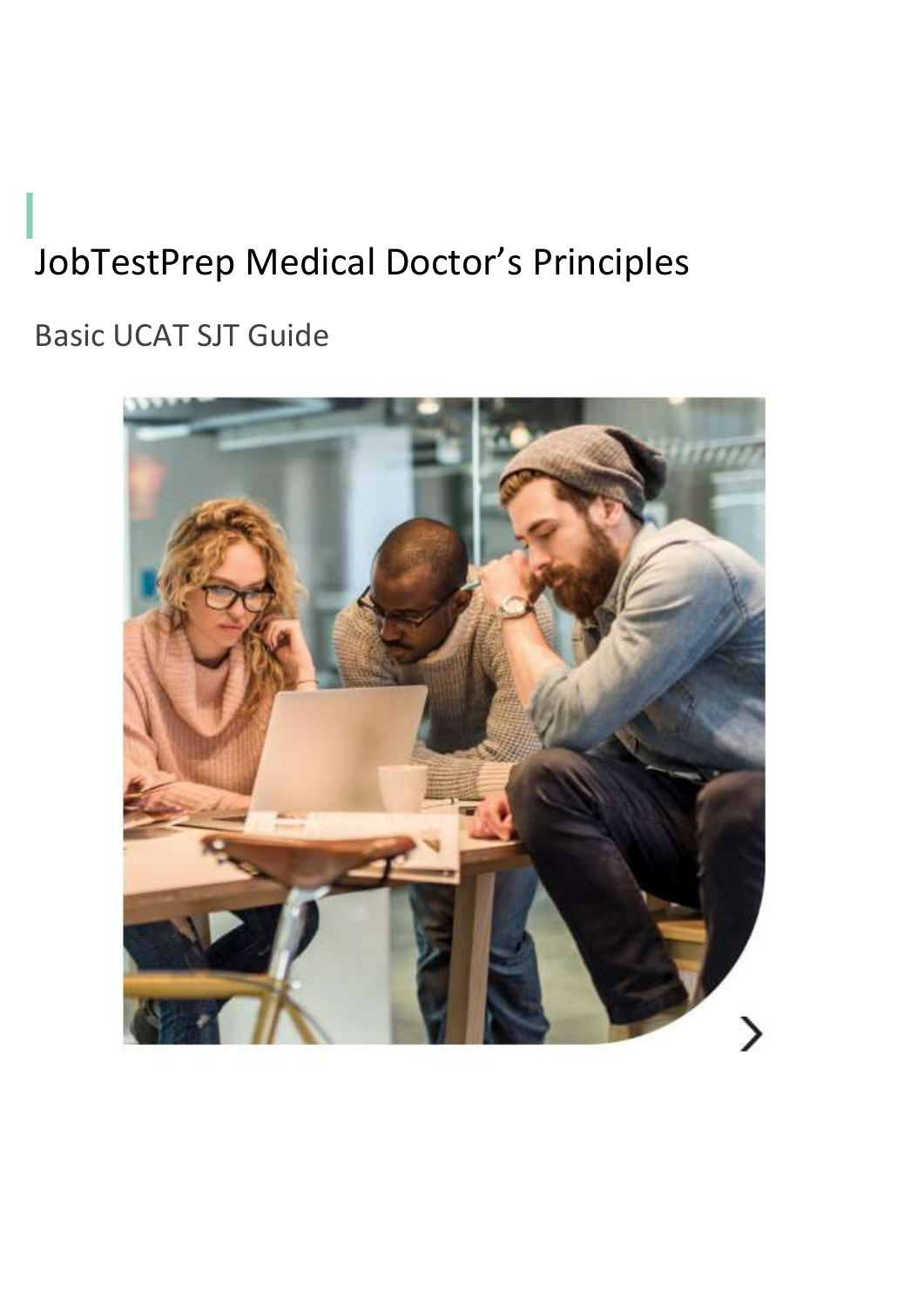# Introduction to The Doctor's Principles:

Medical Practice is known to be a highly unique and demanding profession. Therefore, academic institutions have set high standards for candidates who wish to become medical students. In the UK – one of the main ways of measuring these traits is by the UCAT test – a highly demanding, time crucial, and elaborate test which measures a large scale of cognitive abilities through the first 4 segments. The fifth segment  $-$  Situation Judgement  $-$  measures different personality aspects of the candidate – as compared to the demands of academic and government institutions in the UK.

JobTestPrep Medical Doctor's Principles have drawn their inspiration from both the assessed traits as officially written by UCAT, as well as the Good Medical Practice document. The principles also reflect globally agreed medical ethics, as well as both academic and clinical organizations' requirements for their students, residents, and experienced medical doctors. The principles embody the different aspects and traits that are required of a medical doctor, to provide care successfully and continuously to different patients, while working in large organizations and with dynamic medical staff.

The 10 principles serve as a toolkit that allows the candidate to focus on specific traits and decide whether they support the principle or not. Not all principles are equal, the first 3 principles are superior in importance to the remaining 7, and therefore will usually triumph if they will clash with other principles that are not included in the other leading principles.

This version of the Doctor's Principles includes the three leading principles, with examples on how to use them as well as additional tips for the UCAT SJT. [Go to our main page](https://www.jobtestprep.co.uk/ucat-test-practice-questions?utm_source=pdf+guide&utm_medium=pdf&utm_campaign=ucat-pdf&utm_term=ucat) for the full version, as well as UCAT practice questions and full UCAT mock tests.

# Leading Principles

The leading principles are the top 3 JTP Medical Doctor's Principles, which are ranked above the other principles in terms of importance. That means that in the case of any clashing between any of the three leading principles and the seven completing principles – the decision must lean towards the leading principles.

The leading principles serve as the most important aspects of the physician, as they concentrate on a few of the most important parts of the profession:

- 1. Patient Care Comes First
- 2. Integrity
- 3. Professionalism

**IOB TEST PREP** 

As the name implies, the leading principles have triumphing power over the other principles in the case of collision. That fact is crucial in understanding the decision-making process of the physician in different dilemmas and a guideline in many difficult situations. In the UCAT SJT segment – many options will hint at least one of these principles – and in that case, the answer must always serve them as they are key to the success of the medical doctor.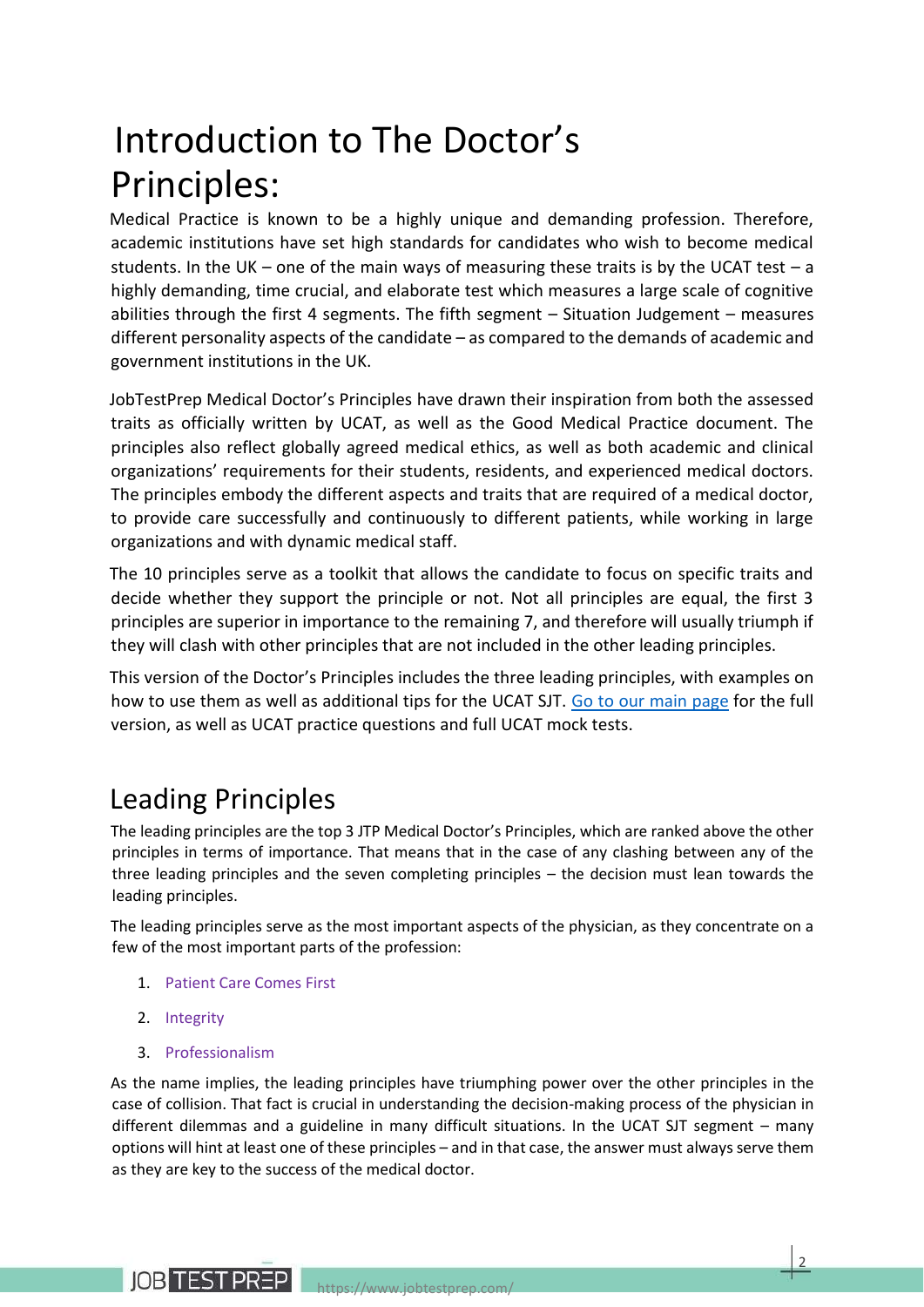Sometimes, two of these principles may collide. These are some of the most difficult situations that a physician may encounter in their work. Those situations require personal judgment and consultation with others, many times with more senior doctors, and at times even ethics committees. Therefore, it is very unlikely that two of these principles would collide in the test. If so, try to better understand if you've interpreted the principles correctly, and remember that the first principle (Patient Care Comes First) is always the main objective of the medical doctor. Further elaboration on the decisionmaking between principles will be at the end of this guide.

# Patient Care Comes First

A medical doctor must first and foremost consider the physical and mental well-being of the patients. Any decision must include a perspective on how to help and improve the patient's health, or deny any deterioration and potential risks.

Being the first of all principles, the patient's care is both a professional goal and a personal value. The medical doctor is expected to be a caring person, seeking to help even of duty, and have a deep passion for helping people in different circumstances, even at a personal cost.

While the medical doctor or the staff may think specific treatments are best for different patients – a crucial part of the patient care is their autonomy. A patient which is physically and mentally fit to make reasonable decisions (or a child's parents as their guardians) have the autonomy to make their own decisions regarding different medical approaches. The medical doctor – while being professional and wishing to provide the best care – must properly explain every method and help the patients make the right decision as they see it.

The care is not necessarily provided to the physician's patients solely. The doctor is required to consider the well-being of others as well, including both the patients of different doctors and medical staff as well. Also, patient care doesn't always mean improvement in health. Steps that deny unnecessary pain, prevent potential deterioration in health and remove risk factors are as important as improving the health of an ill patient. Mental health is also a key aspect of providing care – and the medical doctor must always take into consideration the patient's personal experience, which has been proven to affect their physical health.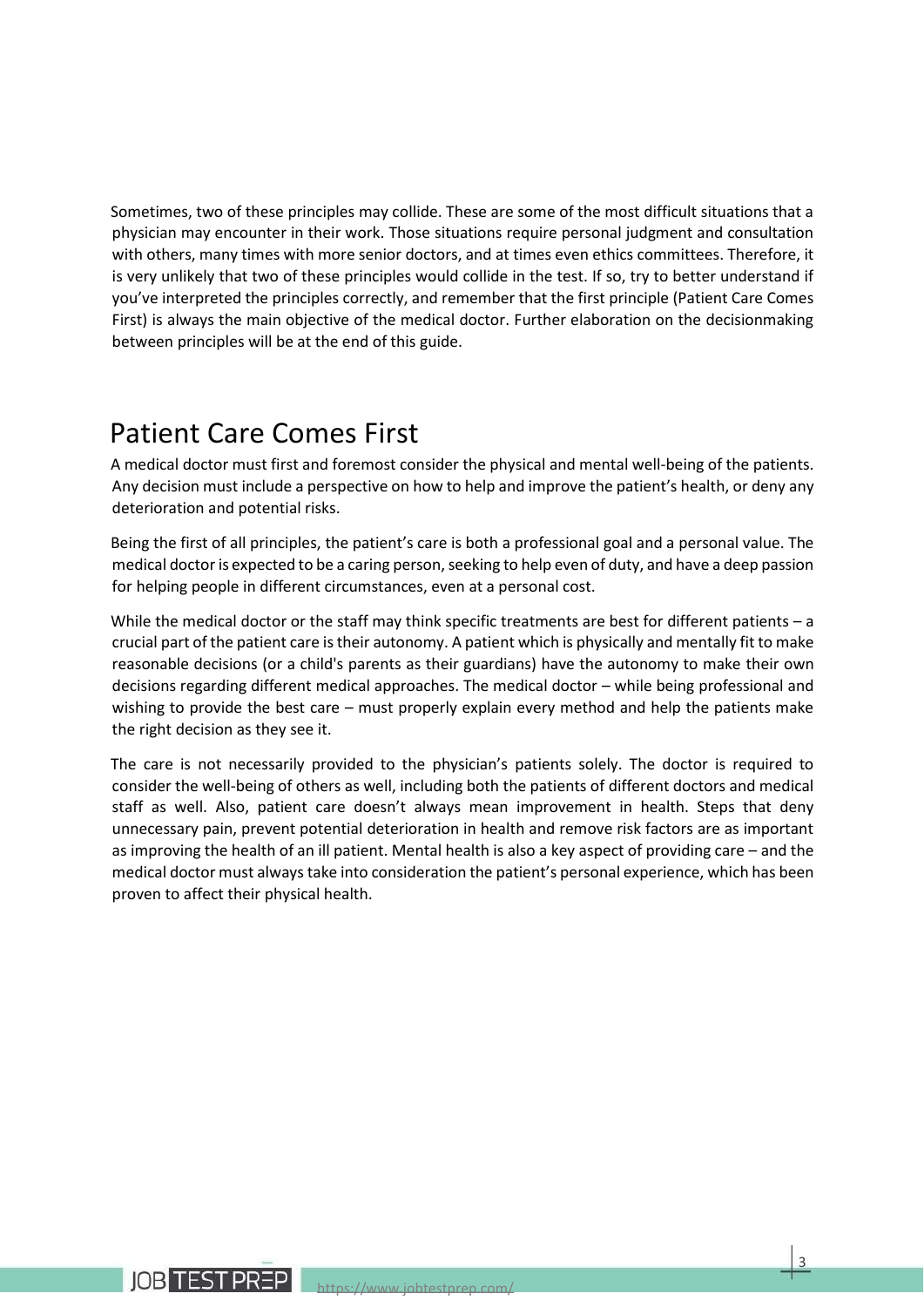#### Example:

David, a medical student, has just finished his shift at the ward and is planning to go to an important family meeting that he has known about for months and has informed his superiors, who have agreed to release him at the specific time. On his way out, he noticed an open bag of potentially biohazardous substances. While already being late for the family meeting, he doesn't want to leave the bag without it being taken care of. David needs to choose how to handle the situation.

How important are the following consideration for David to decide how to handle the situation?

The dangers that the substances in the bag impose on the patients and staff.

- A. Very important
- B. Important
- C. Of minor importance D. Not important at all

Answer – the correct answer is A (Very important). The dilemma that David is dealing with is between going to a family meeting, which can be seen as very important to him, and also making sure to minimize the problems that it will impose on his job and the handling the mysterious and potentially bio-hazardous bag. Since the substances inside the bag may endanger both patients and medical staff, handling the bag and removing the potential threat represents the Patient Care Comes First principle. Despite David being late for his important family meeting, he is expected as a medical student to first and foremost think of the well-being of the patients and medical staff, and make sure by any means that the bag is safely removed and is not exposed to other people.

### Integrity

A medical doctor should always be honest, even and especially in difficult situations. The doctor must also be worthy of his authority and the faith that is put in him, and never misuse his position. Any medical decision that the physician does not believe in, must never be taken.

As one of the leading principles, integrity is one of the most important cornerstones for a physician to be given trust and authority in the field of medicine. Patients very often must put their faith in the medical doctor – that includes being in intimate and uncomfortable situations, taking medicine without complete knowledge of its effect on their body, and in extreme circumstances, being operated on and putting their lives in the hands of their doctors.

Medical doctors will have access to the personal and medical information of patients, and due to the cultural view of physicians, this can easily influence both the patients and their families and friends. A medical doctor who will not follow a strict ethical code and be honest will pose a great physical and emotional danger to their patients.

Integrity is comprehensive  $-$  it includes following the simplest of rules such as cheating in exams, marking a fellow student's attendance despite them not being there, and failing to report any unethical, unprofessional, or illegal behavior and actions. The risk that small unethical instances of candidates pose to their professional future as physicians are crucial, and therefore is highly important at every stage.

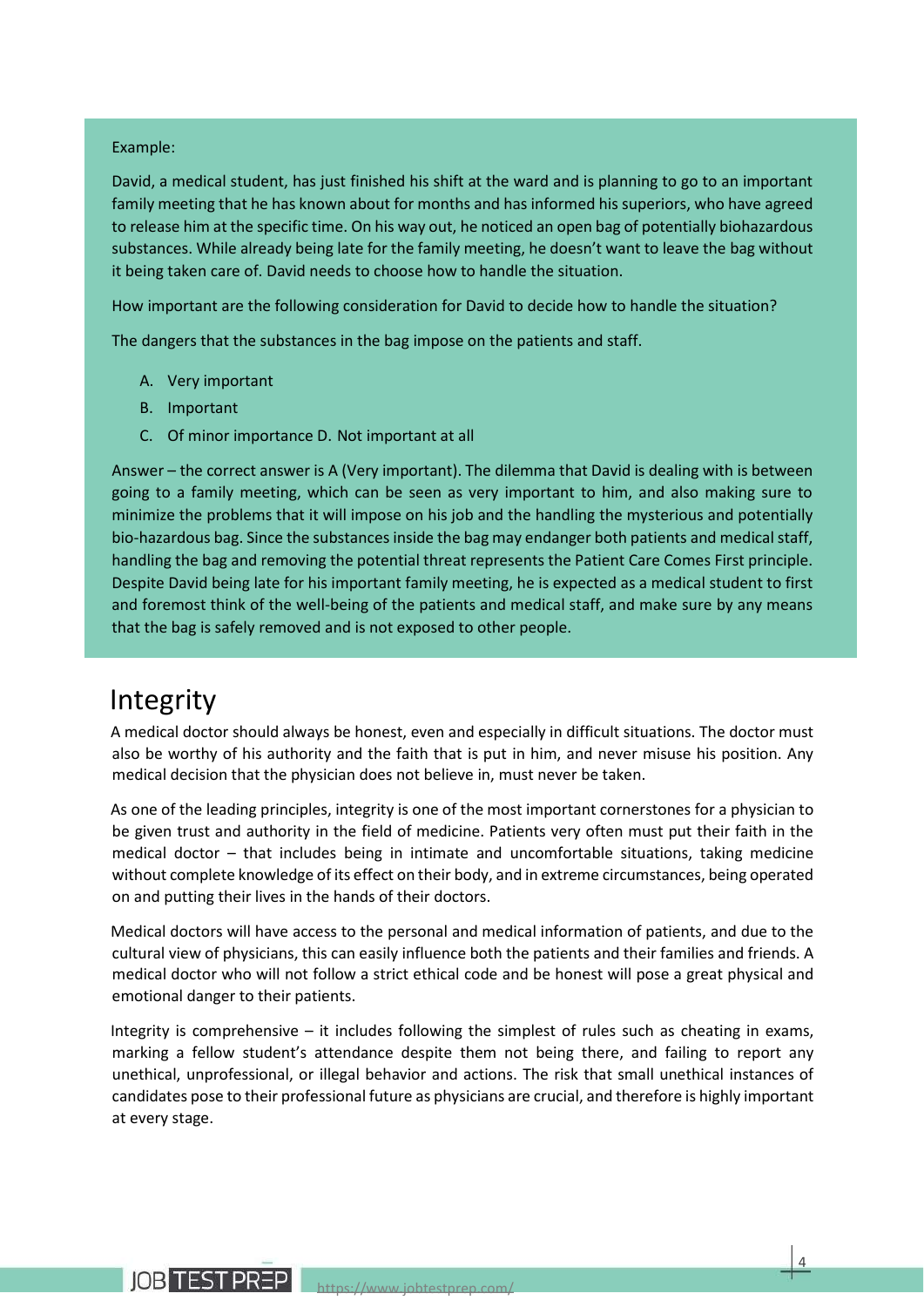#### Example:

Cynthia is a medical student placed in a community clinic. She is watching the nurse's room while Layla, the nurse for the current shift, has gone out for a few minutes buying lunch. Layla has worked at the clinic for the past 2 months. While Cynthia is using the computer to examine and learn from it, she sees a few tabs with websites for other nurses' positions. All tabs were closed at the beginning of the shift – so only Layla could have opened them. Using the nurse's computer for personal matters is against the clinic's policies.

How appropriate are the following responses by Cynthia to this situation?

Pretend that you didn't see the tabs and carry on without mentioning it.

- A. A very appropriate thing to do
- B. Appropriate, but not ideal
- C. Inappropriate, but not awful
- D. A very inappropriate thing to do

Answer – the correct answer is D (A very inappropriate thing to do). Even though this is personal information, and whether Layla wishes to find a new job is none of Cynthia's business, it is her responsibility to address the situation as she sees that Layla has breached the clinic's policies. Speaking to her about it, informing her that it is not OK, and ensuring that she will speak to the clinic's manager – while also suggesting that she can speak to her about issues at work if Layla wishes.

## Professionalism

A good medical doctor must strive to be as professional as possible. Curiosity, constant learning, clinical improvement, and professional behaviour are critical for a medical doctor.

As a leading principle, the medical doctor is expected – by himself, his patients, his fellow staff, and the community, to be intelligent, starving for knowledge, and reasonable. The physician makes critical decisions on a daily basis, as well as provides suggestions and care to patients with many risk factors surrounding every decision. Excelling and constantly learning to allow the medical doctor to keep providing the best medical care.

The scientific field of medicine is constantly evolving. It is immense, filled with new and old knowledge which in many instances contradicts one another. Medical doctor is expected never to be satisfied with their current knowledge – curiosity, learning from peers, listening to patients, and learning more before making important decisions are expected of the physician. Mistakes which were made because of lack of knowledge – which was accessible to the doctor – are unacceptable.

Professional conduct is also expected of the medical doctor. Similar to Integrity, the medical doctor must remain professional, make his decisions based on scientifically proven and clinically reasonable reasons, and deny personal interests and non-professional behavior on his behalf.

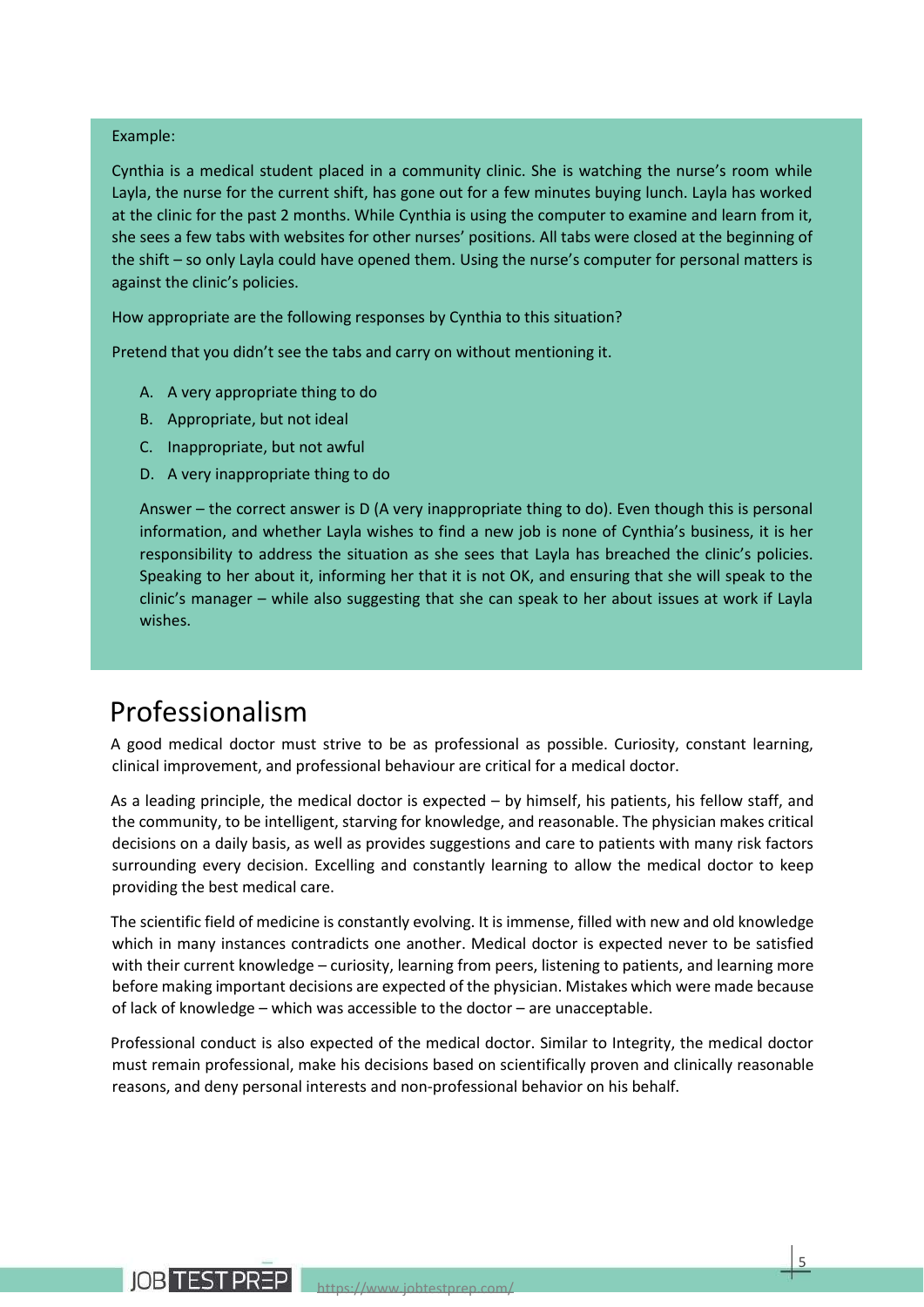#### Example:

Shawn is a medical student doing a placement in a public clinic. A 22-year-old patient named Rob visits him. Rob had cardiac surgery, which requires him to take daily medicine. He must do routine blood tests to check the stability of the medications, as instability may lead to serious complications. Shawn asks Rob why he missed his blood tests for the past 3 months, to which Rob responds that he feels good, and that the tests are useless.

How appropriate are the following responses by Shawn to this situation?

Ask Rob why he feels the blood tests are useless.

- A. A very appropriate thing to do
- B. Appropriate, but not ideal
- C. Inappropriate, but not awful
- D. A very inappropriate thing to do

Answer – the correct answer is A (A very appropriate thing to do). Since the stability of the medications is highly important, ensuring it through blood tests is essential for Rob's health. Professionalism is the doctor's ability to understand the situation in front of him, and solve it in the best manner. Shawn's attempt to better understand Rob's reasons for not taking blood tests will create trust and confidence between them, and by understanding Rob's motives, Shawn can react appropriately and provide the best response that will also motivate Rob to follow up.

# Useful Tips

- A. Hinting phrases through the scenario or the questions different phrases or words may hint at the correlating principle demonstrated in the question. Since the test is strictly timed with less than 30 seconds available for each question – the hinting words or phrases are key to answering quickly, especially with such a short time limit, and even if not all the text was read. In our practice simulations and additional practice questions, the explanations include marking these hinting words or phrases, which will give the candidate an idea of different phrases and improve the ability to find them quickly. Words such as Patient's health (Patient Care Comes First), against the rules (Integrity), the patient's feelings (Empathy), additional information (Critical Thinking), finding different methods (Flexibility) and so on – should be always looked at to answer the questions in the most efficient way.
- B. Two principles per question in many instances, the candidate may find more than two principles per question. The principles may be supporting one another or clashing with the others. While that is possible, we recommend always choosing up to two different principles for each question (occasionally the overlap between scenarios may be demonstrated and therefore either principle can be chosen). Choosing more than two principles can often lead to confusion, overthinking and dwelling on questions for too long – thus wasting valuable time. It is also very difficult to compare more than two principles at once for a clear and quick answer.